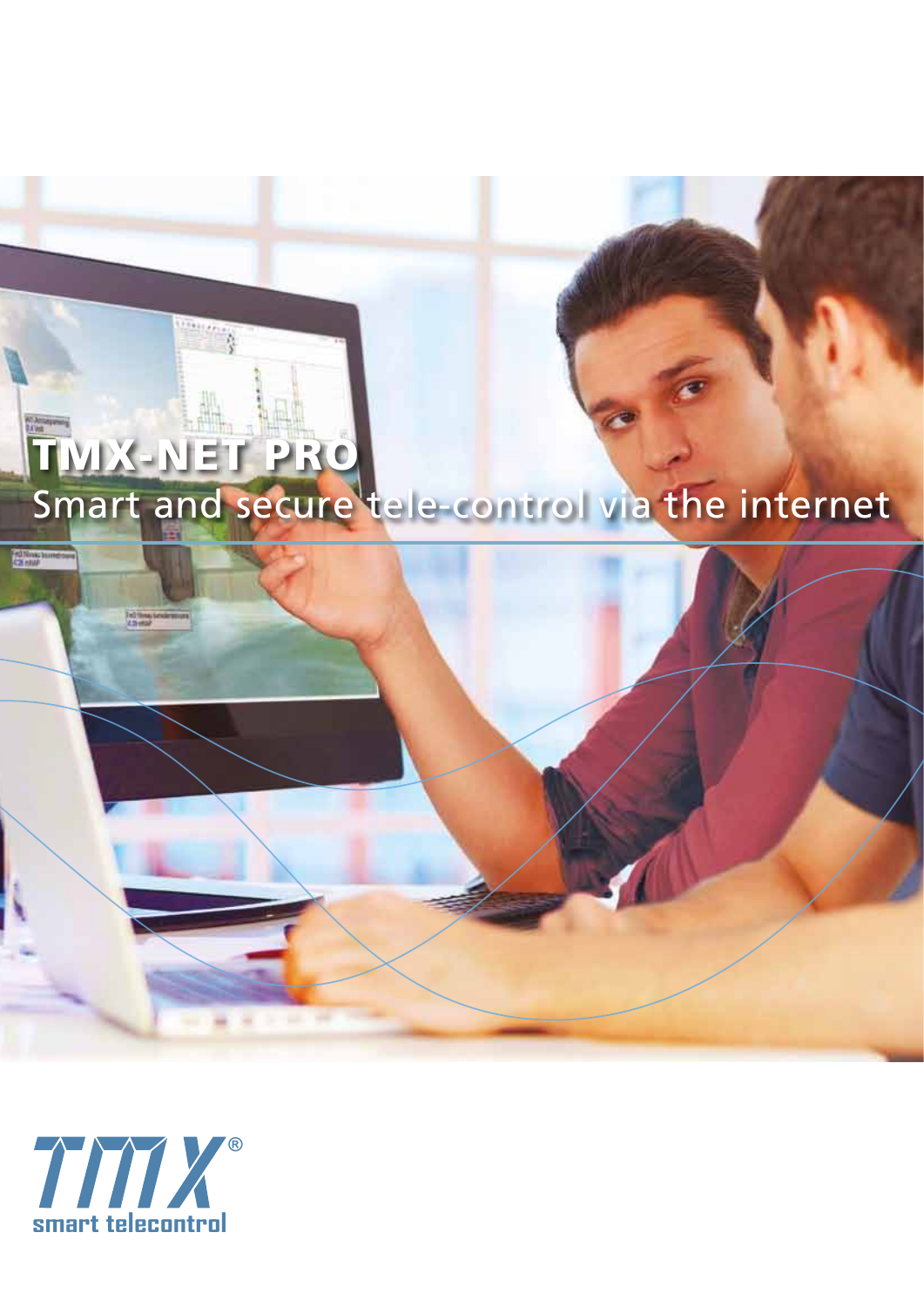# Smart and secure tele-control in the cloud any time and any place



## **TMX-Net Pro features**

#### **Universal and open**

- Powerful, safe and universal cloud application for remote management of technical installations
- Complete management for automatic measurements, registration, real-time control, alerting, reporting, adjusting settings, remote process control
- Suitable for all conceivable equipment by all brands; telemetry substations, data loggers, alarm systems, PLCs, smart sensor systems, etc.
- Powerful expansion options, such as TWIN web service and scripting/automation

#### **User-friendly operation and visualisation**

- Intuitive operation via standard web browser from PC, tablet and smartphone
- Comprehensive and adjustable authorisation levels
- Well-organised screens that display geographical location, process diagrams, alarm history and measurement graphs, etc.
- Easily adjustable alarm limits, log frequencies, set points, reports, etc.
- Assessment of measurement values by means of manual and automatic data validation

#### **Security and Uptime**

- Guaranteed uptime > 99.8% from tier-3 data centre in the Netherlands
- Secure https communication with dedicated certificate
- Automatic daily backup of all data
- Redundant failsafe execution of all critical system components
- Secure communication links for substations (VPN/APN)
- Active 24/7 monitoring

*"Cyber security of remotely managed technical installations via the internet often doesn't get the attention it deserves. The developers of TMX-Net Pro stand out with their application of effective security techniques by making requirements for a safe tele-control system."* 

Jeroen Laarakkers B Eng TNO Security Consultant



#### Network partner of:





www.tmx.nl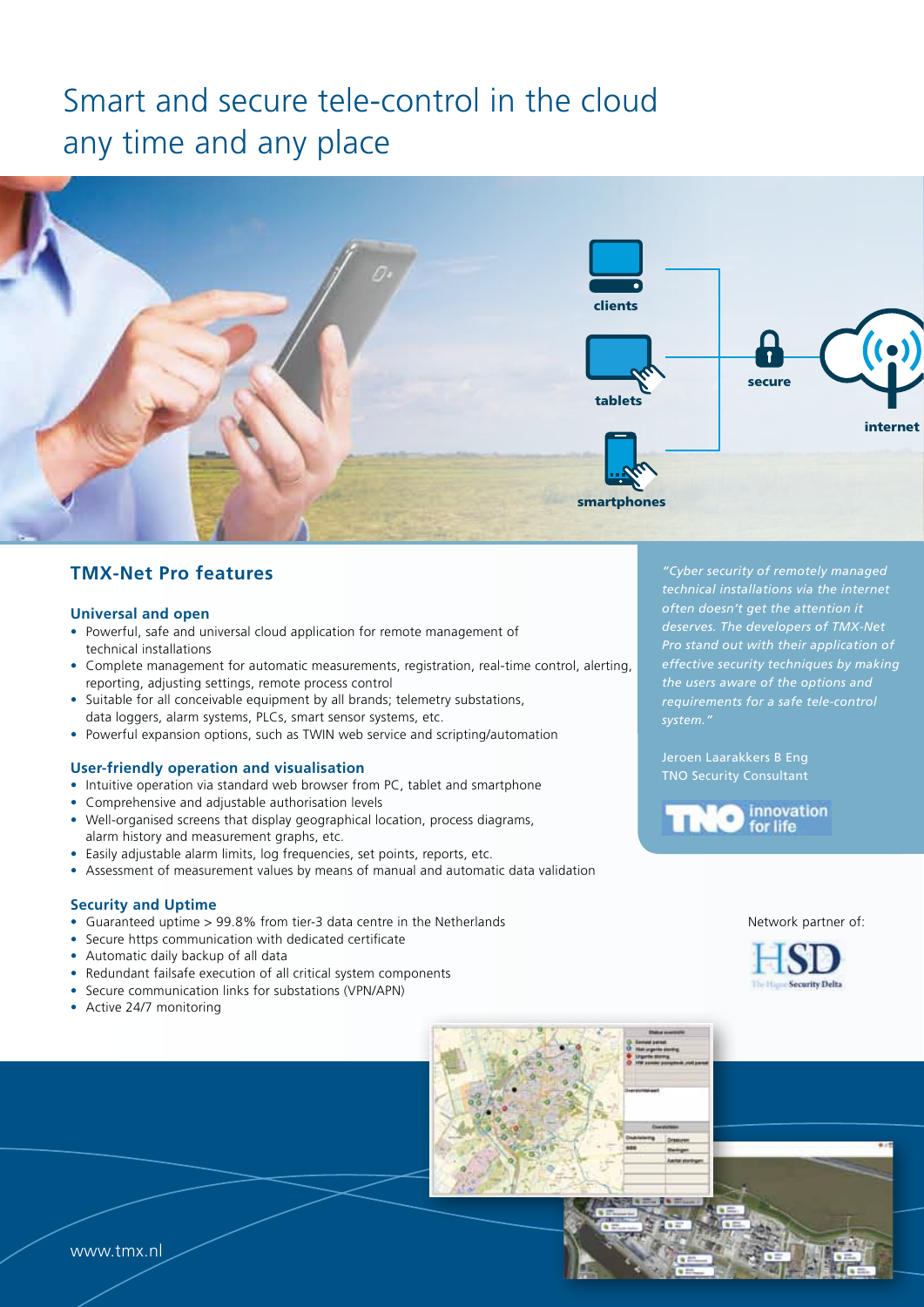



#### **TMX-Net Pro brings everything together**

TMX-Net Pro is a universal master station for monitoring and control of technical installations via the internet. TMX-Net Pro is a subscription-based, versatile open cloud solution for tele-control that is compatible with all conceivable equipment. A wide variety of solutions is available for application in all types of installations. TMX-Net Pro is extremely secure and brings all your locations together in a well-organised manner.

#### **TMX-Net Pro, smart and versatile**

After logging in via your PC, tablet or smartphone, all relevant information will be displayed on a well-organised dashboard. At a glance, you will see the up-to-date status for each location, such as the most important measurement values or alarm data. You can click on the location for more data, graphs or settings. Automatically adjustable validation of measurement data is a standard feature. TMX-Net Pro was developed based on the many years of expertise and extensive experience of many satisfied TMX users.

#### **TMX-Net Pro is easy to set up by yourself**

Due to the many available connections, TMX-Net Pro can be adjusted for communication with all conceivable equipment in technical installations. As a result, you retain the freedom to choose the devices you prefer. Due to the wide variety of user interface preferences, the configuration of an individual user environment can be made in just a few mouse clicks. Since no programmer is needed for any of the standard functions, you have quick insight into the costs and time spent on the organisation and management of the program, and you can quickly and flexibly start using TMX-Net Pro. Should you prefer to have a technician take care of it, TMX collaborates with experienced dealers that will gladly assist you.

*"Rijkswaterstaat Zuid-Nederland [Ministry of Infrastructure and the Environment, region southern Netherlands] in 's-Hertogenbosch has been a satisfied TMX user for years. With TMX-Net Pro, we can monitor hundreds of matrix boards, traffic congestion notification systems and traffic control installations, and also gain a clear understanding of the fault handling process of subcontractors."* 

Marco Hoogenboezem B Eng Rijkswaterstaat PPO Noord Brabant



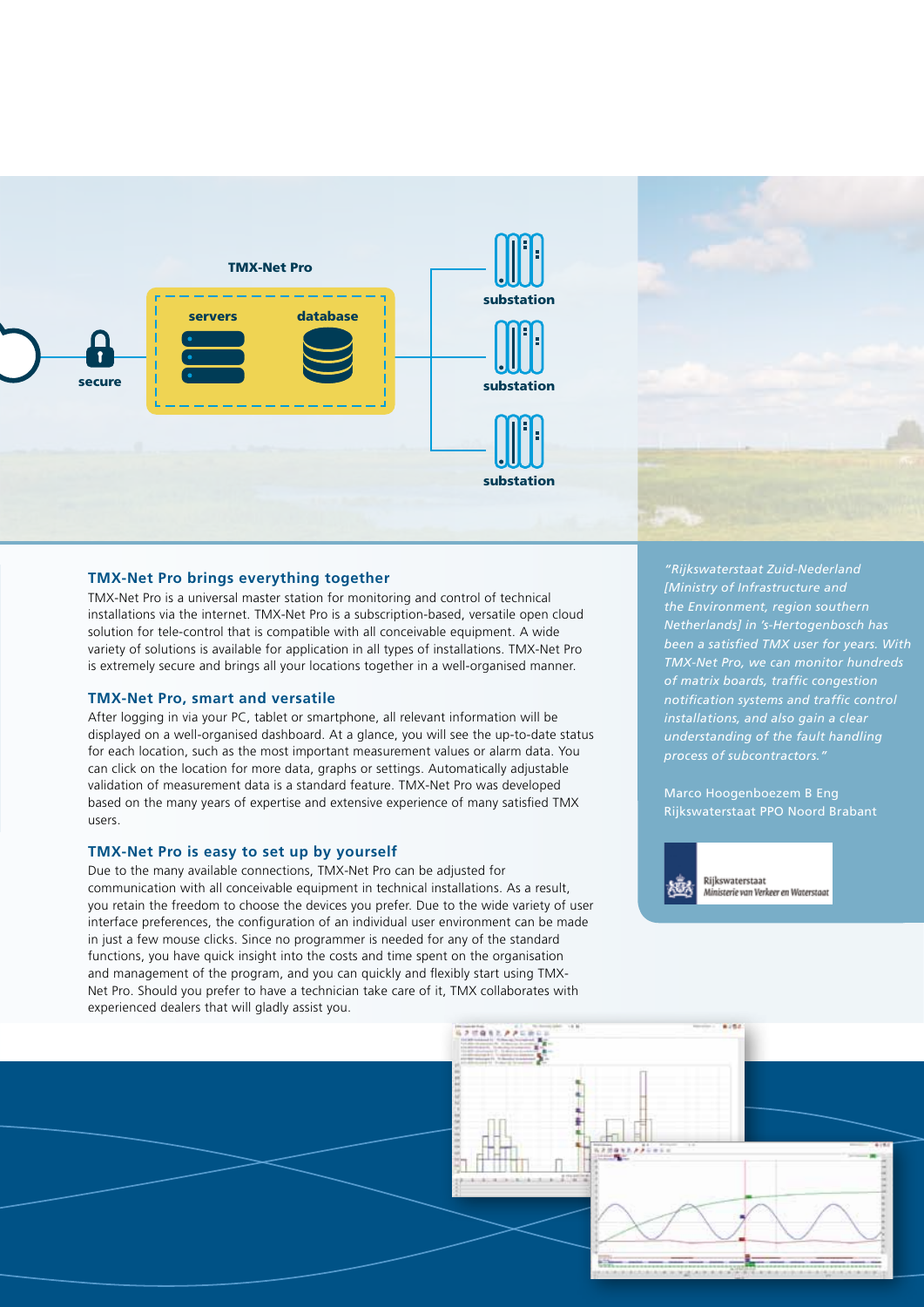#### **Service and support**



The TMX Service-desk is available to answer all your questions and provides assistance using TMX-Net Pro. Additionally, a Service Level Agreement (SLA)

can be selected, which will ensure that you can rely on 24/7 service. A comprehensive TMX training programme is also available. Interesting TMX user meetings are organised to exchange knowledge and experience.

#### **System links via TWIN**

TMX-Net Pro can be linked to other applications, such as systems for maintenance management (CMMS) and geographical information (GIS). The TWIN option (TMX Web service Interface) allows data to be exchanged with other systems in real time. For example, time series with registrations or set points of control programs can be read from and entered into TMX-Net Pro. The TWIN-API uses the standard JSON (JavaScript Object Notation) format, which works efficiently, even with large amounts of data.

#### **Alerting and reporting**

Reporting faults is obviously an important function. TMX-Net Pro has powerful tools specifically for this purpose, such as variable alarm limits, adaptive schedules and a guard group structure. In addition to alerting via SMS or email, users have the option to have alerts delivered through voice messages. TMX-Net Pro also offers the option of automatic periodic reporting. For example, a PDF file containing the data and layout specified by you can be distributed by email on a weekly basis.

*"TMX-Net Pro provides us with a complete system for monitoring all our sewage, ground-water and precipitation has already proven its practical* 

Pieter Vellekoop B Eng Dep. of Public Space (IBOR) Municipality of Westland



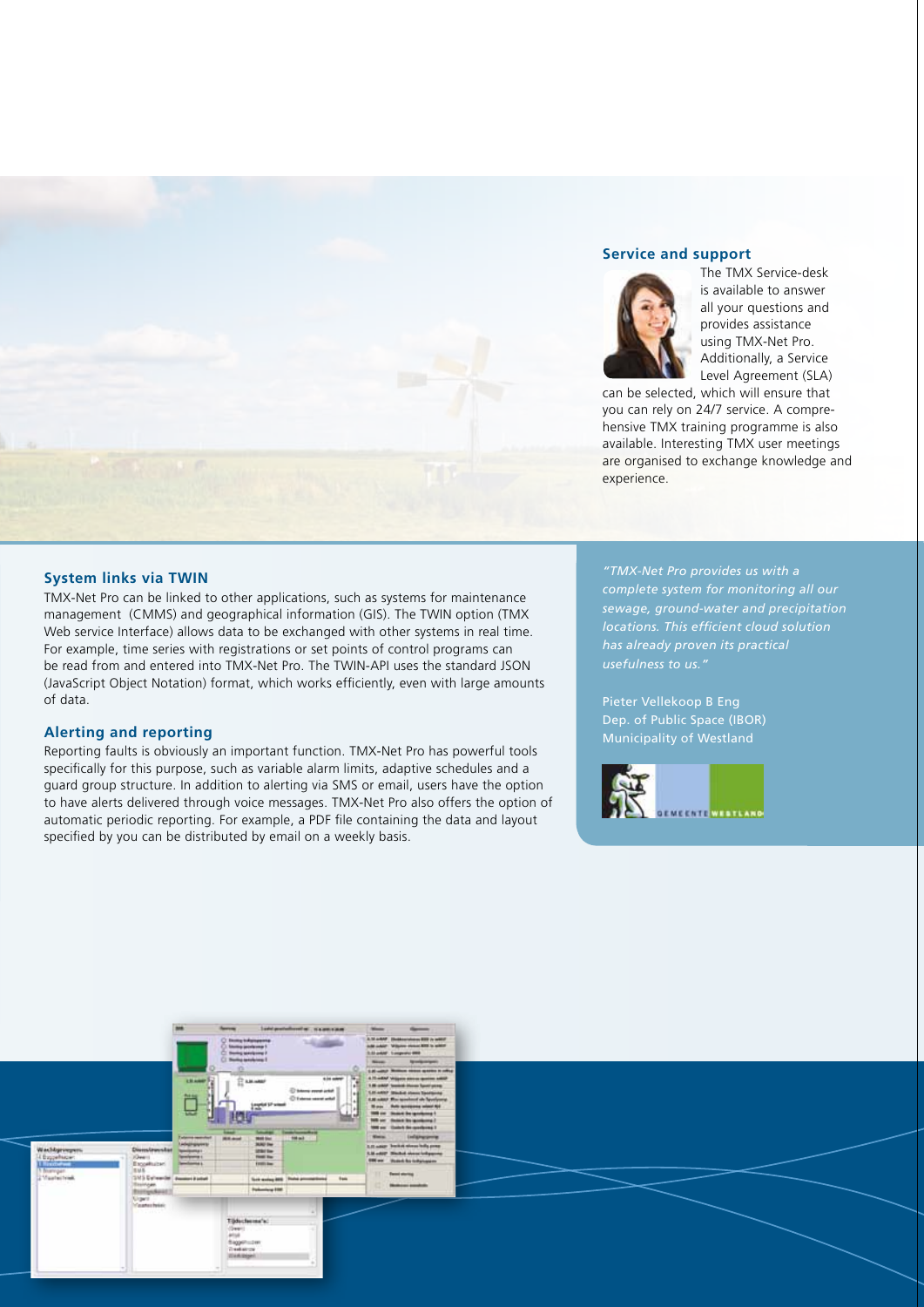

## **TMX-Net Pro is the choice for you, because:**

- Open system; compatible with all devices
- Low Total Cost of Ownership
- High uptime guarantee and security
- TWIN web service for connecting with other applications
- Options for automated reporting, data validation and scripting
- Subscription starting from 1 location, full scalability
- Build with the most modern html5/css3 web technology
- Years of experience with thousands of installations ensures quality
- 24/7 monitoring and support